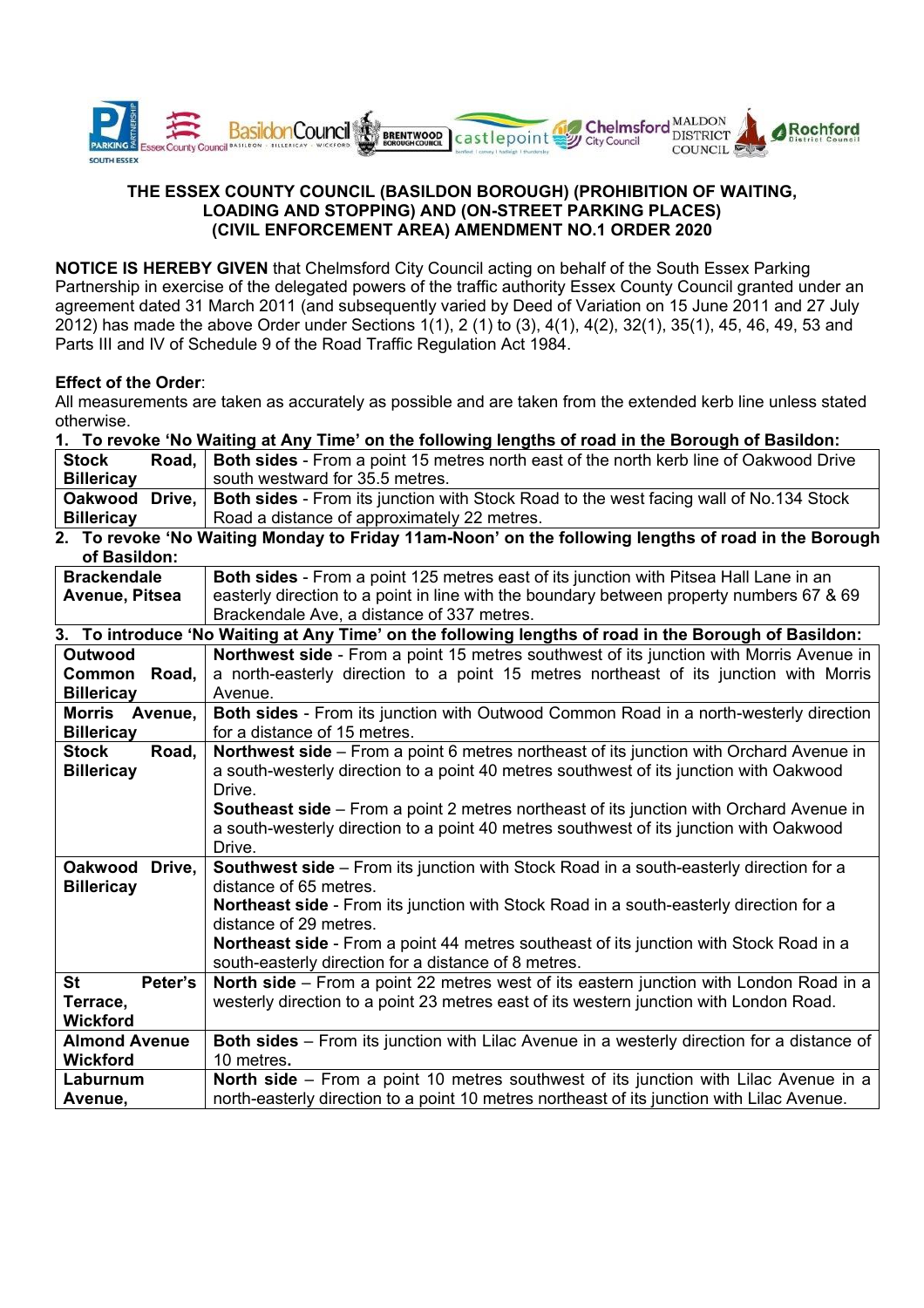| <b>Wickford</b>         |                                                                                                     |
|-------------------------|-----------------------------------------------------------------------------------------------------|
| <b>Laurel Avenue</b>    | West side - From a point 10 metres southeast of its junction with Lilac Avenue to a point           |
| <b>Wickford</b>         | 10 metres north of its junction with Lilac Avenue.                                                  |
| <b>Lilac Avenue</b>     | Both sides - From its junction with Laburnum Avenue in a north-westerly direction for a             |
| <b>Wickford</b>         | distance of 10 metres.                                                                              |
|                         | <b>Both sides</b> – From its junction with Laurel Avenue in a westerly direction for a distance     |
|                         | of 10 metres.                                                                                       |
|                         | West side – From a point 10 metres south of its junction with Almond Avenue in a                    |
|                         | northerly direction to a point 10 metres north of its junction with Almond Avenue.                  |
| <b>Upland</b><br>Road,  | <b>Both sides</b> – From its junction with Perry Street in a north-westerly direction for a         |
| <b>Billericay</b>       | distance of 10 metres.                                                                              |
| <b>Brackendale</b>      | Both sides - From a point 10 metres southwest of the south-western kerb line of the                 |
| Avenue, Pitsea          | turning head outside Brackendale Court in a south-westerly direction for a distance of 96           |
|                         | metres.                                                                                             |
|                         | 4. To introduce 'Permit Parking Area Monday to Friday 9am-5pm Zone N except in signed bays' on the  |
|                         | following length of road in the Borough of Basildon:                                                |
| <b>Raven Lane</b>       | Both sides - From the property boundary of No's.23 & 25 Raven Lane in a generally                   |
| <b>Billericay</b>       | north-easterly direction to its junction with Upland Road.                                          |
| <b>Raven Close</b>      | Both sides - From its junction with Raven Lane in a south-easterly direction for its                |
| <b>Billericay</b>       | remaining length.                                                                                   |
| <b>Raven Crescent</b>   | Both sides - From its junction with Raven Lane in a north-westerly and northerly                    |
| <b>Billericay</b>       | direction to its junction with Upland Road.                                                         |
| Road,<br>lan            | <b>Both sides</b> - From its junction with Raven Lane in a north-westerly and northerly             |
| <b>Billericay</b>       | direction to its junction with Upland Road.                                                         |
| St Helen's Walk         | Both sides - From its junction with Ian Road in a south-westerly direction for its                  |
| <b>Billericay</b>       | remaining length.                                                                                   |
| <b>Pauline</b>          | Both sides - From its junction with Ian Road in a westerly and south-westerly direction             |
| Gardens,                | for its remaining length.                                                                           |
| <b>Billericay</b>       |                                                                                                     |
| St Peter's Walk,        | Both sides - From its junction with Upland Road in a southerly direction for its remaining          |
| <b>Billericay</b>       | length.                                                                                             |
|                         | 5. To introduce 'Permit Parking Area Monday to Friday 11am-Noon Zone N' on the following length of  |
|                         | road in the Borough of Basildon:                                                                    |
| <b>Hallam</b>           | Court,   Both sides - From its junction with Upland Road in a north-easterly direction for its      |
| <b>Billericay</b>       | remaining length.                                                                                   |
| Upland<br>Close,        | Both sides - From its junction with Upland Road in a north-easterly direction for its               |
| <b>Billericay</b>       | remaining length.                                                                                   |
| <b>Upland</b><br>Drive, | <b>Both sides</b> - From its junction with Upland Road in a northerly direction for its remaining   |
| <b>Billericay</b>       | length.                                                                                             |
| Road,<br>Upland         | Both sides - From a point 10 metres northwest of its junction with Perry Street in a                |
| <b>Billericay</b>       | north-westerly and westerly direction to a point 12 metres southeast of its junction with           |
|                         | Brightside.                                                                                         |
|                         | 6. To introduce 'Permit Parking Area Monday to Saturday 9am-5pm Zone W except in signed bays' on    |
|                         | the following length of road in the Borough of Basildon:                                            |
| Laurel Avenue,          | <b>East &amp; North sides</b> - From a point 20 metres south of its junction with St Peters Terrace |
| <b>Wickford</b>         | in a southerly and easterly direction to a point 15 metres west of its junction with Azalea         |
|                         | Avenue.                                                                                             |
|                         | West side – From a point 20 metres south of its junction with St Peters Terrace in a                |
|                         | southerly direction to a point 10 metres north of its junction with Lilac Avenue.                   |
|                         | <b>Southwest &amp; South sides</b> – From a point 10 metres southeast of its junction with Lilac    |
|                         | Avenue in a south-easterly and easterly direction to its junction with Azalea Avenue and            |
|                         | Keats Way.                                                                                          |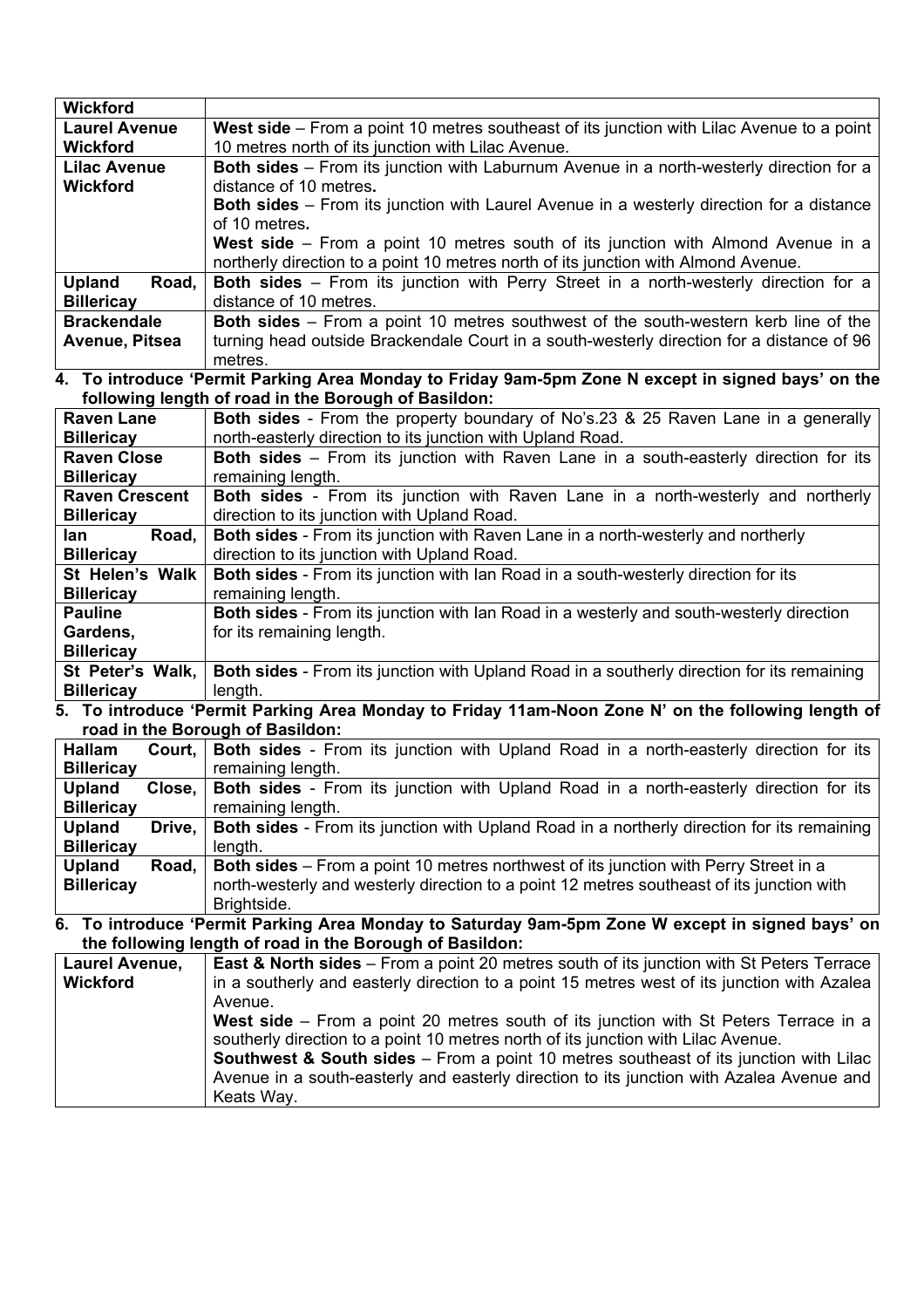| Lilac<br>Avenue.     | <b>East side</b> – From a point 10 metres west of its junction with Laurel Avenue in a south- |
|----------------------|-----------------------------------------------------------------------------------------------|
| <b>Wickford</b>      | westerly and southerly direction to a point 10 metres north of its junction with Laburnum     |
|                      | Avenue.                                                                                       |
|                      | <b>West side</b> – From a point 10 metres west of its junction with Laurel Avenue in a south- |
|                      | westerly and southerly direction to a point 10 metres north of its junction with Almond       |
|                      | Avenue.                                                                                       |
|                      | <b>West side</b> – From a point 10 metres south of its junction with Almond Avenue in a       |
|                      | southerly direction to a point 10 metres north of its junction with Laburnum Avenue.          |
| <b>St</b><br>Peter's | <b>South side</b> – From a point 22 metres west of its eastern junction with London Road in a |
| Terrace,             | westerly direction to a point 22 metres east of its junction with Laurel Avenue.              |
| <b>Wickford</b>      | <b>South side</b> – From a point 10 metres west of its junction with Laurel Avenue in a       |
|                      | westerly direction to a point 23 metres east of its western junction with London Road.        |

**7. To introduce 'Permit Parking Area Monday to Saturday 11am-Noon Zone H' on the following length of road in the Borough of Basildon:** 

| <b>Brackendale</b>                                                                                         | Both sides – From the western boundary of No.107 Brackendale Avenue in an easterly,           |  |  |  |
|------------------------------------------------------------------------------------------------------------|-----------------------------------------------------------------------------------------------|--|--|--|
| Avenue, Pitsea                                                                                             | northerly and westerly direction to a point 10 metres southwest of the south-western kerb     |  |  |  |
|                                                                                                            | line of the turning head outside Brackendale Court.                                           |  |  |  |
| <b>St</b><br>Michaels I                                                                                    | <b>Both sides - From its junction with Brackendale Avenue in a westerly direction for its</b> |  |  |  |
| remaining length.<br>Avenue, Pitsea                                                                        |                                                                                               |  |  |  |
| Mountfields,<br><b>Both sides</b> – From its junction with St Michaels Avenue in a southerly, westerly and |                                                                                               |  |  |  |
| <b>Pitsea</b>                                                                                              | easterly direction for its remaining lengths.                                                 |  |  |  |
| $\cdots$                                                                                                   | .<br>.<br>.<br>.                                                                              |  |  |  |

**8. To introduce 'No Waiting Monday to Friday 11am to Noon' on the following length of road in the Borough of Basildon:** 

| <b>Brackendale</b>                                                                                     | <b>Both sides</b> – From a point 125 metres from the junction with Pitsea Hall Lane in a south-    |  |  |
|--------------------------------------------------------------------------------------------------------|----------------------------------------------------------------------------------------------------|--|--|
| Avenue, Pitsea                                                                                         | easterly direction to the western boundary of No.107 Brackendale Avenue.                           |  |  |
| 9. To introduce 'No Stopping except buses' on the following length of road in the Borough of Basildon: |                                                                                                    |  |  |
| <b>Stock</b>                                                                                           | <b>Road, Southeast side</b> - From a point 41 metres northwest of its junction with Orchard Avenue |  |  |
| <b>Billericay</b><br>in a north-westerly direction for a distance of 39 metres.                        |                                                                                                    |  |  |
| AO Te introduced il incited Weither Oam Comed Harry Newstrom O Harry's de fallentian length of read in |                                                                                                    |  |  |

**10. To introduce 'Limited Waiting 8am-6pm 1 Hour, No return 3 Hours' on the following length of road in the Borough of Basildon:** 

| ∣ St       | <b>Peter's South side</b> - From a point 10 metres east of its junction with Laurel Avenue in an |  |  |  |
|------------|--------------------------------------------------------------------------------------------------|--|--|--|
| Terrace,   | easterly direction for a distance of 12 metres.                                                  |  |  |  |
| l Wickford |                                                                                                  |  |  |  |

**11. To amend The Essex County Council (Basildon Borough) (Prohibition of Waiting, Loading and Stopping) and (On-Street Parking Places) (Civil Enforcement Area) Consolidation Order 2019 Schedule 5 to include the following properties the residents of which are eligible to apply for a permit:** 

| <b>STREET</b>                      | <b>ZONE</b> | <b>PROPERTIES</b>                                           |
|------------------------------------|-------------|-------------------------------------------------------------|
| <b>Brackendale Avenue, Pitsea</b>  | H.          | 2-6 evens, 7-42 inclusive, 44-67 inclusive, 69-89           |
|                                    |             | inclusive, 91-107 odds and 1-37 inclusive Brackendale       |
|                                    |             | Court.                                                      |
| <b>St Michaels Avenue, Pitsea</b>  | н           | 5-12 inclusive, 14-23 inclusive, 25, 27-38 inclusive, 40-42 |
|                                    |             | evens.                                                      |
| <b>Mountfields, Pitsea</b>         | н           | 1-12 inclusive, 14-43 inclusive.                            |
| <b>Raven Lane, Billericay</b>      | N           | 1-23 inclusive                                              |
| <b>Raven Close, Billericay</b>     | N           | 1-22 inclusive                                              |
| <b>Raven Crescent, Billericay</b>  | N           | 1-20 inclusive, 20-32 evens                                 |
| lan Road, Billericay               | N           | 1-12 inclusive, 14-19 inclusive, 21-49 inclusive and 51     |
| <b>St Helen's Walk, Billericay</b> | N           | 1-16 inclusive                                              |
| <b>Pauline Gardens, Billericay</b> | N           | 1-22 inclusive, 24-48 evens                                 |
| <b>St Peter's Walk, Billericay</b> | N           | 1-19 inclusive                                              |
| <b>Upland Close, Billericay</b>    | N           | 1-11 inclusive, 12-16 evens                                 |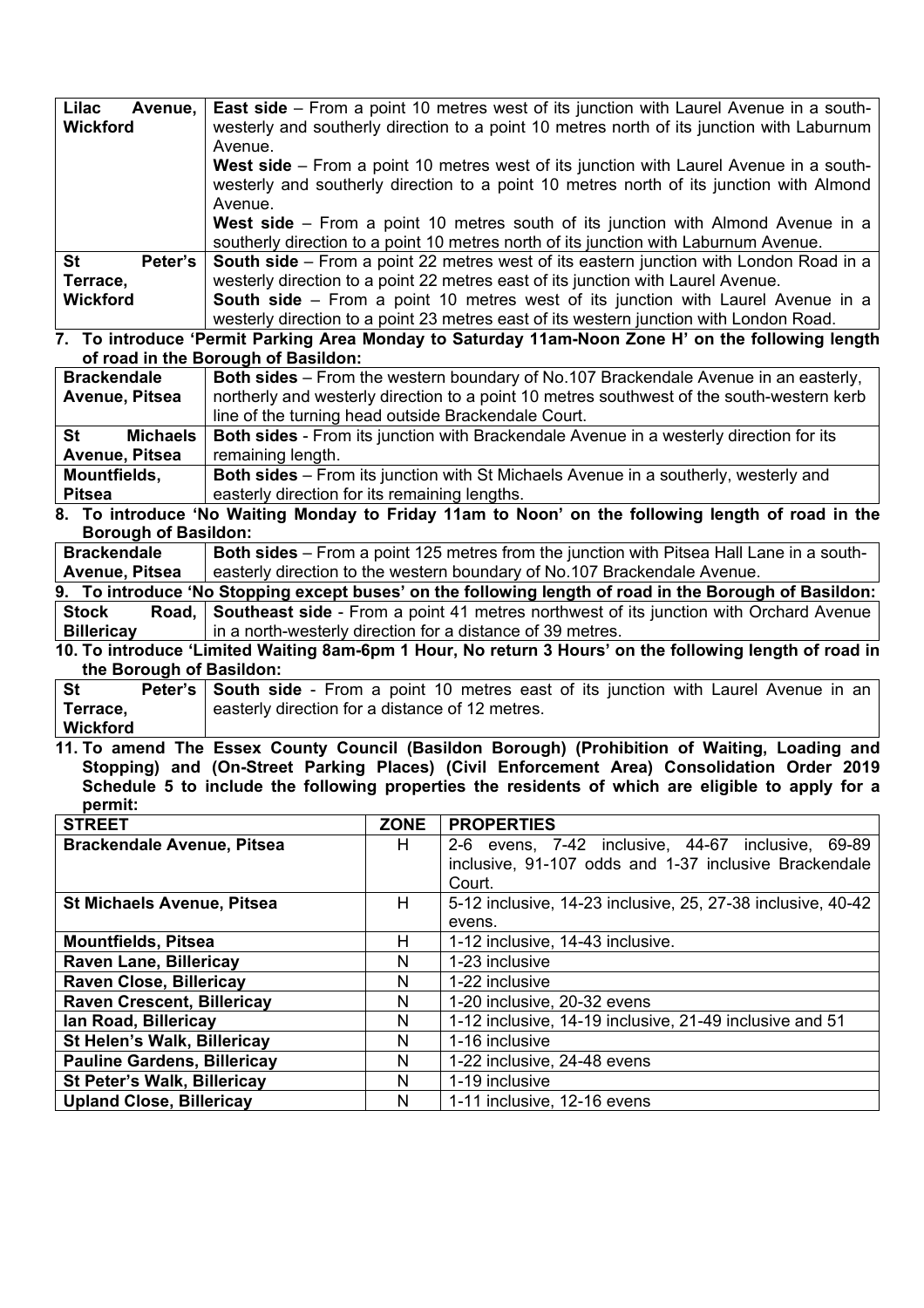| <b>Upland Drive, Billericay</b>     | N | 1-8 inclusive                                     |
|-------------------------------------|---|---------------------------------------------------|
| <b>Upland Road, Billericay</b>      | N | 2-6 evens, 7-37 inclusive, 39-65 inclusive, 67-73 |
|                                     |   | inclusive, 75-80 inclusive, 82-102 evens          |
| <b>Hallam Court, Billericay</b>     | N | 1-4 inclusive                                     |
| <b>Laurel Avenue, Wickford</b>      | W | 1-42 inclusive, 44-60 evens, 65 & 67              |
| <b>Lilac Avenue, Wickford</b>       | W | 1-47 inclusive, 49-63 odds                        |
| <b>St Peter's Terrace, Wickford</b> | W | 1-20 inclusive                                    |

For information the cost of an annual resident permit is £33.50. Visitor Tickets are available. Further details can be found on the Council website **www.chelmsford.gov.uk/parking**

This Order will be incorporated into The Essex County Council (Basildon Borough) (Prohibition of Waiting, Loading and Stopping) and (On-Street Parking Places) (Civil Enforcement Area) Consolidation Order 2019 by substituting tile numbers TQ665 955 Rev 0 to Rev 1, TQ665 957 Rev 0 to Rev 1, TQ670 955 Rev 0 to Rev 1, TQ670 957 Rev 0 to Rev 1, TQ680 960 Rev 0 to Rev 1, TQ680 962 Rev 0 to Rev 1, TQ685 940 Rev 0 to Rev 1, TQ685 942 Rev 0 to Rev 1, TQ735 875 Rev 0 to Rev 1, TQ735 877 Rev 0 to Rev 1, TQ735 880 Rev 0 to Rev 1, TQ740 875 Rev 0 to Rev 1, TQ740 877 Rev 0 to Rev 1, TQ740 880 Rev 0 to Rev 1, TQ740 927 Rev 0 to Rev 1, TQ740 930 Rev 0 to Rev 1, TQ740 932 Rev 0 to Rev 1

A copy of the draft Order, of the plans of the restrictions, and of the Order to be amended together with a copy of this Notice and a Statement of Reasons for proposing the Order are available in the Civic Reception, Civic Centre, Chelmsford and Basildon Borough Council, The Basildon Centre, St Martin's Square, Basildon where they may be inspected during normal office hours, or online at **www.chelmsford.gov.uk/parking**

**Date of operation:** This Order will come into operation on **23 January 2020.** 

**Further details:** A copy of the Order and plans may be examined during normal office hours at the Civic Centre, Chelmsford, or online at **www.chelmsford.gov.uk**

**Application to the High Court:** Anyone who wishes to question the validity of the Order or any provision contained in it on the grounds that it is not within the powers conferred by the Road Traffic Regulation Act 1984 or on the grounds that any requirement of that Act, or any instrument made under it, has not been complied with in relation to the Order, may within six weeks from the making of the Order apply to the High Court for this purpose.

South Essex Parking Partnership Manager, South Essex Parking Partnership, Chelmsford City Council, Duke Street, Chelmsford CM1 1JE. **Dated: 12 December 2019**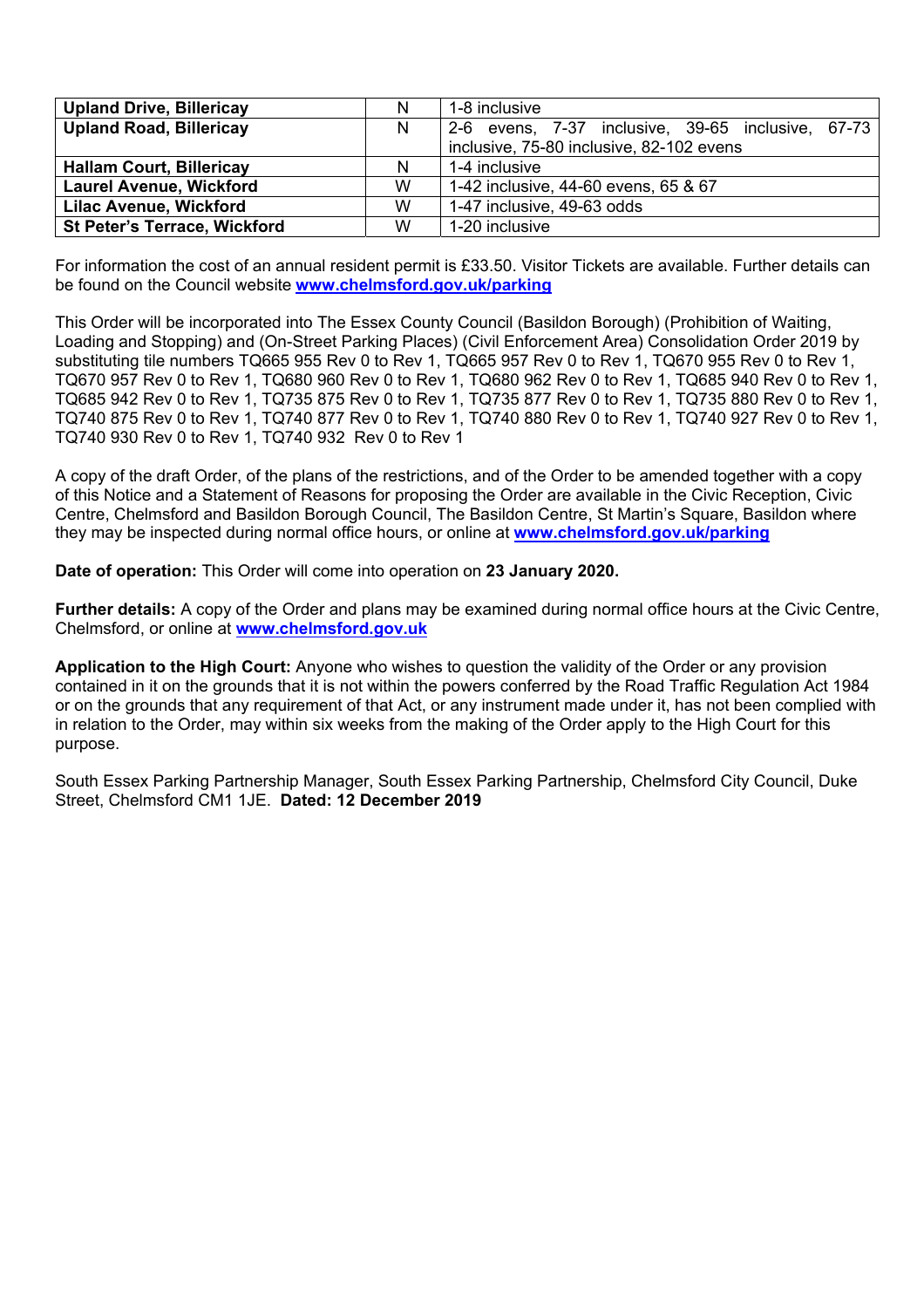## THE ESSEX COUNTY COUNCIL (BASILDON BOROUGH) (PROHIBITION OF WAITING, LOADING AND STOPPING) AND (ON-STREET PARKING PLACES) (CIVIL ENFORCEMENT AREA) AMENDMENT N0.1 ORDER 2020

The Chelmsford City Council acting on behalf of the South Essex Parking Partnership in exercise of the delegated powers of the traffic authority Essex County Council granted under an agreement dated 31 March 2011 (and subsequently varied by Deed of Variation on 15 June 2011 and 27 July 2012) and after consultation with the Chief Officer of Police in accordance with Part III of Schedule 9 of the Road Traffic Regulation Act 1984 ("the Act") hereby makes the following Order under Sections 1(1),  $2(1)$  to  $(3)$ ,  $4(1)$   $4(2)$ ,  $32(1)$ ,  $35(1)$ ,  $45$ ,  $46$ ,  $49$ ,  $53$  and Part IV of Schedule 9 of the Act and of all other enabling powers.

 $r$ 

- 1. This Order shall come into operation for all purposes on the 23rd day of January 2020 and may be cited as The Essex County Council (Basildon Borough) (Prohibition of Waiting, Loading and Stopping) and (On-Street Parking Places) (Civil Enforcement Area) Amendment No.1, Order 2020.
- 2. This Order will be incorporated into The Essex County Council (Basildon Borough) {Prohibition of Waiting, Loading and Stopping) and (On-street Parking Places) (Civil Enforcement Area) Consolidation Order 2019 by creating tile numbers:

| TQ665 955 Revision 0 to Revision 1 | TQ735 877 Revision 0 to Revision 1 |
|------------------------------------|------------------------------------|
| TQ665 957 Revision 0 to Revision 1 | TQ735 880 Revision 0 to Revision 1 |
| TQ670 955 Revision 0 to Revision 1 | TQ740 875 Revision 0 to Revision 1 |
| TQ670 957 Revision 0 to Revision 1 | TQ740 877 Revision 0 to Revision 1 |
| TQ680 960 Revision 0 to Revision 1 | TQ740 880 Revision 0 to Revision 1 |
| TQ680 962 Revision 0 to Revision 1 | TQ740 927 Revision 0 to Revision 1 |
| TQ685 940 Revision 0 to Revision 1 | TQ740 930 Revision 0 to Revision 1 |
| TQ685 942 Revision 0 to Revision 1 | TQ740 932 Revision 0 to Revision 1 |
| TQ735 875 Revision 0 to Revision 1 |                                    |

3. The Essex County Council {Basildon Borough) {Prohibition of Waiting, Loading and Stopping) and (On-Street Parking Places) (Civil Enforcement Area) Consolidation Order 2019 Schedule 5 will be amended to include the following properties the residents of which are eligible to apply for a permit:

| <b>STREET</b>               | <b>ZONE</b> | <b>PROPERTIES</b>                                                                                                    |
|-----------------------------|-------------|----------------------------------------------------------------------------------------------------------------------|
| Brackendale Avenue, Pitsea  | H           | 2-6 evens, 7-42 inclusive, 44-67 inclusive, 69-89<br>inclusive, 91-107 odds and 1-37 inclusive<br>Brackendale Court. |
| St Michaels Avenue, Pitsea  | H           | 5-12 inclusive, 14-23 inclusive, 25<br>$27 - 38$<br>inclusive, 40-42 evens.                                          |
| Mountfields, Pitsea         | н           | 1-12 inclusive, 14-43 inclusive.                                                                                     |
| Raven Lane, Billericay      | N           | 1-23 inclusive                                                                                                       |
| Raven Close, Billericav     | N           | 1-22 inclusive                                                                                                       |
| Raven Crescent, Billericay  | N           | 1-20 inclusive, 20-32 evens                                                                                          |
| lan Road, Billericay        | N           | 1-12 inclusive, 14-19 inclusive, 21-49 inclusive<br>and $51$                                                         |
| St Helen's Walk, Billericav | N           | 1-16 inclusive                                                                                                       |